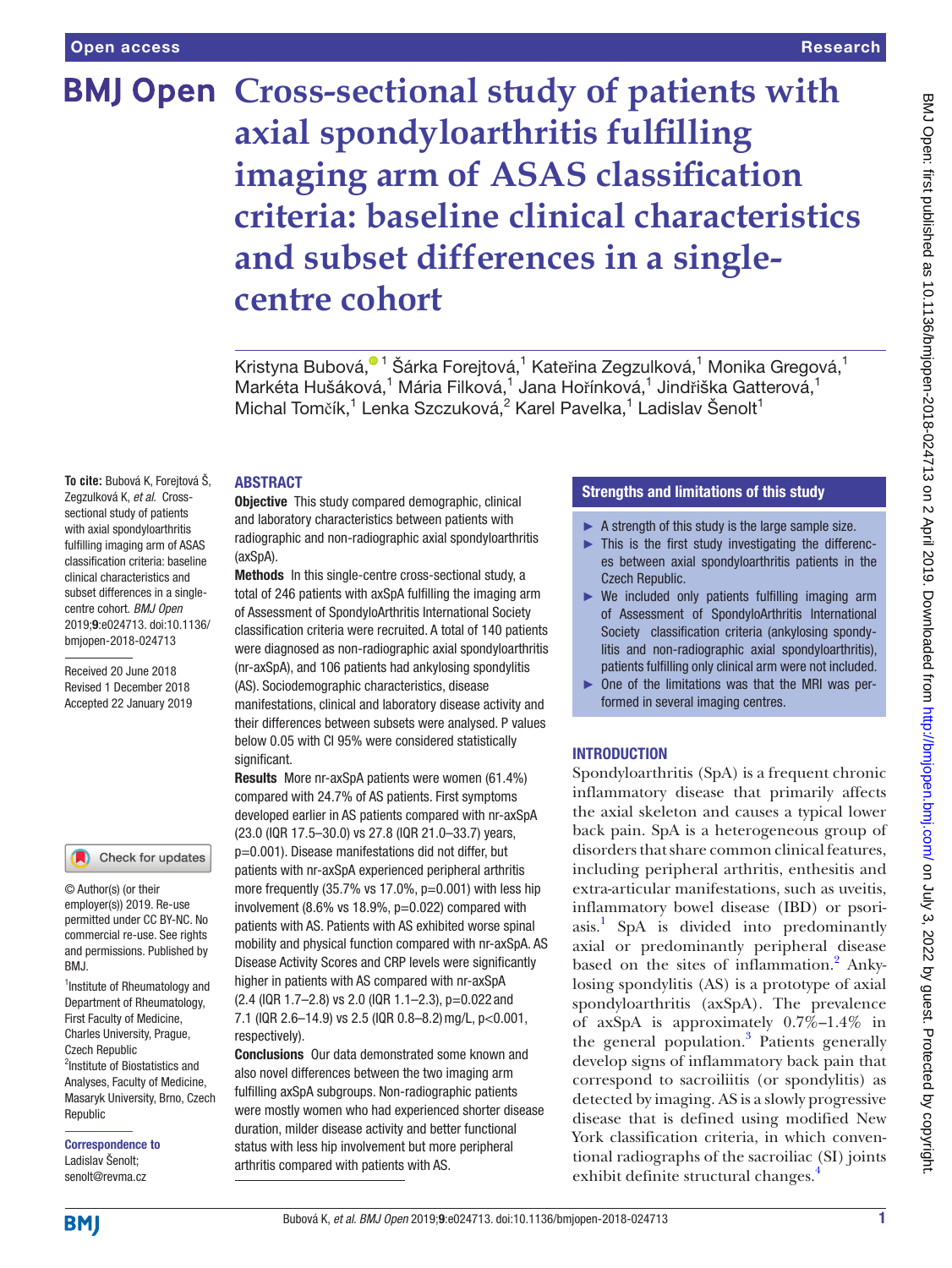Many patients develop similar axial symptoms but lack the typical changes on radiographs, which potentially causes delayed or missed diagnosis.<sup>[5](#page-5-2)</sup> MRI is used to visualise the radio,graphic changes that typically occur several years after SI joint inflammation. MRI is also included in the new Assessment of SpondyloArthritis International Society (ASAS) classification criteria for axSpA to enable the diagnosis of non-radiographic axSpA (nr-axSpA).<sup>[6](#page-5-3)</sup> Nr-axSpA may be a prestage of AS; however, not all of these patients develop the destructive joint changes that are typical of long-standing disease. Only approximately 10%–20% of patients with nr-axSpA develop structural changes and AS over in the subsequent 2years, and approximately half of the patients exhibit radiographic sacroiliitis after 5 years of the disease.<sup>7</sup>

Some recent studies investigated differences between these two subgroups. $8-10$  These studies varied in male-tofemale ratios, the proportion of patients with objective signs of inflammation (such as bone marrow oedema), and the proportion of patients with increased levels of C-reactive protein (CRP), all of which are higher in patients with  $\overline{AS}$ .<sup>[8–10](#page-5-5)</sup> Clinical characteristics such as disease activity, physical impairment and quality of life were comparable between these two subgroups.<sup>[11 12](#page-5-6)</sup> However, some inconsistencies exist. Therefore, our study described the baseline demographic, clinical and laboratory characteristics of axSpA patients and examined differences between AS and nr-axSpA subgroups fulfilling the imaging arm of ASAS classification criteria.

#### Patients and methods

This study is a descriptive, single-centre, cross-sectional, ongoing study of the Prague Spondyloarthritis Cohort (PRASPAC), which included 246 patients who fulfilled the ASAS classification criteria for  $axSpA$ <sup>[13](#page-5-7)</sup> Patients with a suspicion of SpA were referred to our specialised early-SpA centre in the outpatient department of the Institute of Rheumatology mostly by general practitioners/ophthalmologists/rheumatologists (minority of patients by other specialists) from the central region of the Czech Republic. Patients were further classified as AS or nr-axSpA based on radiographic findings, and irrespective of the presence of psoriasis or IBD. Patients were classified as nr-axSpA if radiographic changes in the SI joints of at least grade II bilaterally or grade III or IV unilaterally were lacking, and positive MRI (ie, characteristic bone marrow oedema) was present with at least one SpA feature. Patients were classified as AS according to New York classification criteria.<sup>[4](#page-5-1)</sup> Patients who fulfilled only clinical arm of ASAS classification criteria were included in the PRASPAC and underwent the same examination protocol. However, these patients were not included in our analyses. No restrictions for disease duration or treatment protocol were used at inclusion.

All patients were recruited from October 2012 to March 2016 at the outpatient rheumatology department of the Institute of Rheumatology in Prague and were followed every 6 months for the first 2 years. Trained

rheumatologists obtained data related to the disease status according to recommended standardised methodologies: metrology (modified Schober, occiput to wall, chin–chest distance and chest expansion), Maastricht Ankylosing Spondylitis Enthesitis  $\text{Score}^{14}$ , swollen joint count and tender joint count (SJC and TJC), physician global assessment (MDGAS), Ankylosing Spondylitis Disease Activity Score  $(ASDAS-CRP)$ ,<sup>15</sup> Bath Ankylosing Spondylitis Disease Activity Index (BASDAI) $16$  and Bath Ankylosing Spondylitis Functional Index (BASFI).<sup>17</sup> Laboratory parameters (CRP and erythrocyte sedimentation rate [ESR]) were analysed from blood samples at each visit. Additional data related to the diagnosis were obtained at the recruitment visit, including age at the onset of first symptoms, type of first symptom (eg, back pain, peripheral arthritis and extra-articular manifestations), age at diagnosis, family history (AS, IBD and psoriasis), inflammatory back pain, occurrence of peripheral or hip arthritis and extra-articular manifestations, previous and current medications (non-steroidal anti-inflammatory drugs [NSAIDs], conventional synthetic disease-modifying antirheumatic drugs [csDMARDs], glucocorticoids, biological treatment [bDMARDs]), HLA-B27 positivity and sociodemographic data (age, gender, Body Mass Index [BMI]), current/ex/non-smoker). Both axSpA subsets were treated according to the EULAR recommendations for the management of SpA. Patients with mild disease were treated with NSAIDs on demand. Most of the patients with previously developed peripheral arthritis were treated with csDMARDs. Patients with severe disease were treated with bDMARDs. The study was initiated before anti-TNF treatment was approved for nr-axSpA by local authorities. Data presented in this study were collected from the recruitment visit.

#### Patient and public involvement

The patients and/or public were not involved in the design, recruitment or conduct of the study.

## Imaging

Radiographs of the SI joints and lumbar and cervical spine from all patients were obtained prior to recruitment, and a trained rheumatologist and/or central radiologist scored the radiographs for the initial disease classification. Radiographic sacroiliitis was scored from grade 0 (normal) to grade 4 (ankylosis) according to the Bennett scoring system.<sup>18</sup> Cervical and lumbar spines were scored according to the modified Stoke AS Spine Score.<sup>19</sup> A trained rheumatologist scored MRI images from nr-axSpA patients obtained at recruitment.

## Laboratory analysis

Fasting blood samples were collected from all patients on the same day as the clinical examination. CRP levels were measured using turbidimetry (Beckman Coulter, Pasadena, CA, USA), and ESR was measured according to the Fahraeus Westergren method in a routine clinical laboratory. HLA-B27 was detected using flow cytometry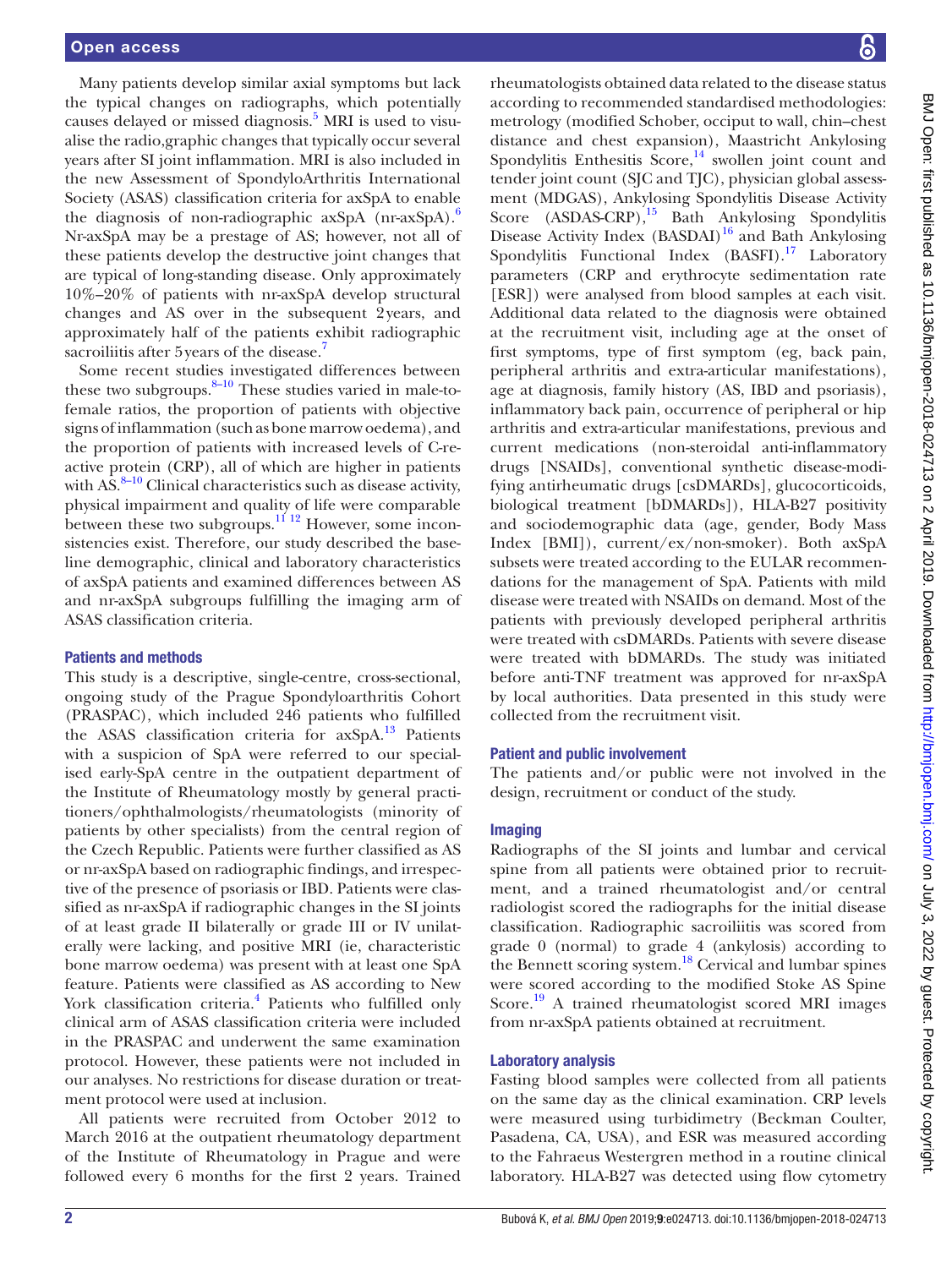kits (IOTest HLA-B27-FITC/HLA-B7-PE, Beckman Coulter—Immunotech SAS, Marseille, France) and BDTM HLA-B27 Kit (BD Bioscience, San Jose, CA, USA) according to the manufacturer's protocol.

#### Statistical analysis

Statistical analysis was performed using GraphPad Prism 5.1. A Kolmogorov-Smirnov test of normality was performed for all variables. Categorical variables were compared between groups using Fisher's exact test. Data for continuous variables are presented as the median with IQR, and variables were compared using Mann-Whitney tests if not stated otherwise. P values below 0.05 with CI 95% were considered statistically significant for all statistical evaluations.

#### **RESULTS**

#### Demographic data

A total of 246 patients who fulfilled ASAS classification criteria for axSpA were included in this study. [Table](#page-3-0) 1 shows patients' demographic data. The entire group consisted of 106 patients with AS (43.1%) and 140 patients with nr-axSpA (56.9%). There was no gender predominance in the entire group (male-to-female ratio: 53.3% vs 46.7%). However, most of the nr-axSpA patients were women compared with the AS patients (p<0.001). There were no significant differences in age, BMI or smoking history between AS and nr-axSpA patients.

Mean age at the diagnosis was 33.2 years, and the disease duration from first symptoms was 7.8 years for the entire axSpA group. The first clinical symptoms developed earlier in patients with AS compared with patients with nr-axSpA (p=0.001). AS patients were younger at the time of diagnosis than nr-axSpA patients (p=0.023).

## Clinical parameters

Disease activity as determined by ASDAS-CRP was 2.2 in the entire axSpA group, and it was significantly higher in AS patients compared with nr-axSpA patients (p=0.022). The mean BASDAI was 2.6 in the entire axSpA group, but it did not significantly differ between AS and nr-axSpA subgroups. AS patients exhibited significantly worse spinal mobility compared with nr-axSpA patients. AS patients exhibited worse BASFI compared with nr-axSpA patients (p=0.030).

Peripheral arthritis and hip arthritis were present in 27.6% and 13.0% of all axSpA patients, respectively. Patients with nr-axSpA exhibited peripheral arthritis more frequently and hip arthritis less frequently compared with AS patients (p=0.001and p=0.022, respectively). SJC and TJC were significantly higher in nr-axSpA patients compared with AS patients (p=0.021and p=0.015, respectively). There were no significant differences in the first symptoms of the disease, extra-articular manifestations, or current and previous medications. Division of axSpA according to gender to compare joint variables (peripheral arthritis, hip arthritis, SJC and TJC) revealed a

significant difference only in hip arthritis that was more frequent in male patients compared with female patients (p<0.001). Tables [1 and 2](#page-3-0) present all clinical parameters.

#### Laboratory parameters

CRP serum levels  $(p<0.001)$  and ESR  $(p=0.007)$  were significantly higher in AS patients than nr-axSpA patients. HLA-B27 was found in most of the patients in this study (87.4%), and the prevalence of HLA-B27 was not significantly higher in AS patients than nr-axSpA patients. Tables [1 and 2](#page-3-0) show all of the laboratory parameters.

## **DISCUSSION**

This study investigated similarities and differences between AS and nr-axSpA subgroups fulfilling the imaging arm of ASAS classification criteria in a singlecentre axSpA cohort in Prague.

Demographic characteristics were comparable in both axSpA subgroups, except the male-to-female ratio, which was higher in AS patients than nr-axSpA patients, which is consistent with previous studies. $8-11$  The nr-axSpA subgroup consisted of more female patients than the AS subgroup. Our data also demonstrated that nr-axSpA patients presented first symptoms of the disease later than AS patients, which is also consistent with some previous studies.<sup>20 21</sup> Male gender and early onset of the disease in AS were proposed prognostic factors for severe radiographic damage, $22\frac{23}{2}$  and female gender was associated with milder disease and later onset. $^{24}$  Female predominance and later disease onset in nr-axSpA may underlie the lower percentage of nr-axSpA female patients progressing to AS.<sup>11</sup>

Positive family history is a common finding in SpA. For example, siblings of HLA-B27-positive AS patients exhibit a 50-fold increased risk of developing AS compared with the general population. $25$  Many patients, especially HLA-B27-positive patients, have a positive family history of SpA or related diseases. More than one-third of all cases had first-degree relatives with AS, psoriasis or IBD in our study. Furthermore, recent findings even suggest that a substantial proportion of healthy first-degree relatives of HLA-B27-positive AS patients exhibit clinical and/or imaging abnormalities suggestive of SpA, and almost 33% may be classified as SpA especially as nr-axSpA.<sup>26</sup> Comparison of first-degree relatives across gender did not reveal any differences, but a significantly greater frequency of positive family history was previously described in women.[27 28](#page-5-19) This result contrasts one study of the occurrence of SpA in first-degree relatives of patients in which no gender differences were demonstrated.<sup>[29](#page-5-20)</sup>

The disease activity of axSpA patients, using ASDAS score and CRP levels, differed between subgroups but remained similar when BASDAI was used in the present study. AS patients exhibited significantly higher disease activity as determined by ASDAS and acute phase reactants compared with nr-axSpA patients, which is consistent with previous studies.<sup>11 30</sup> Elevated CRP may predict the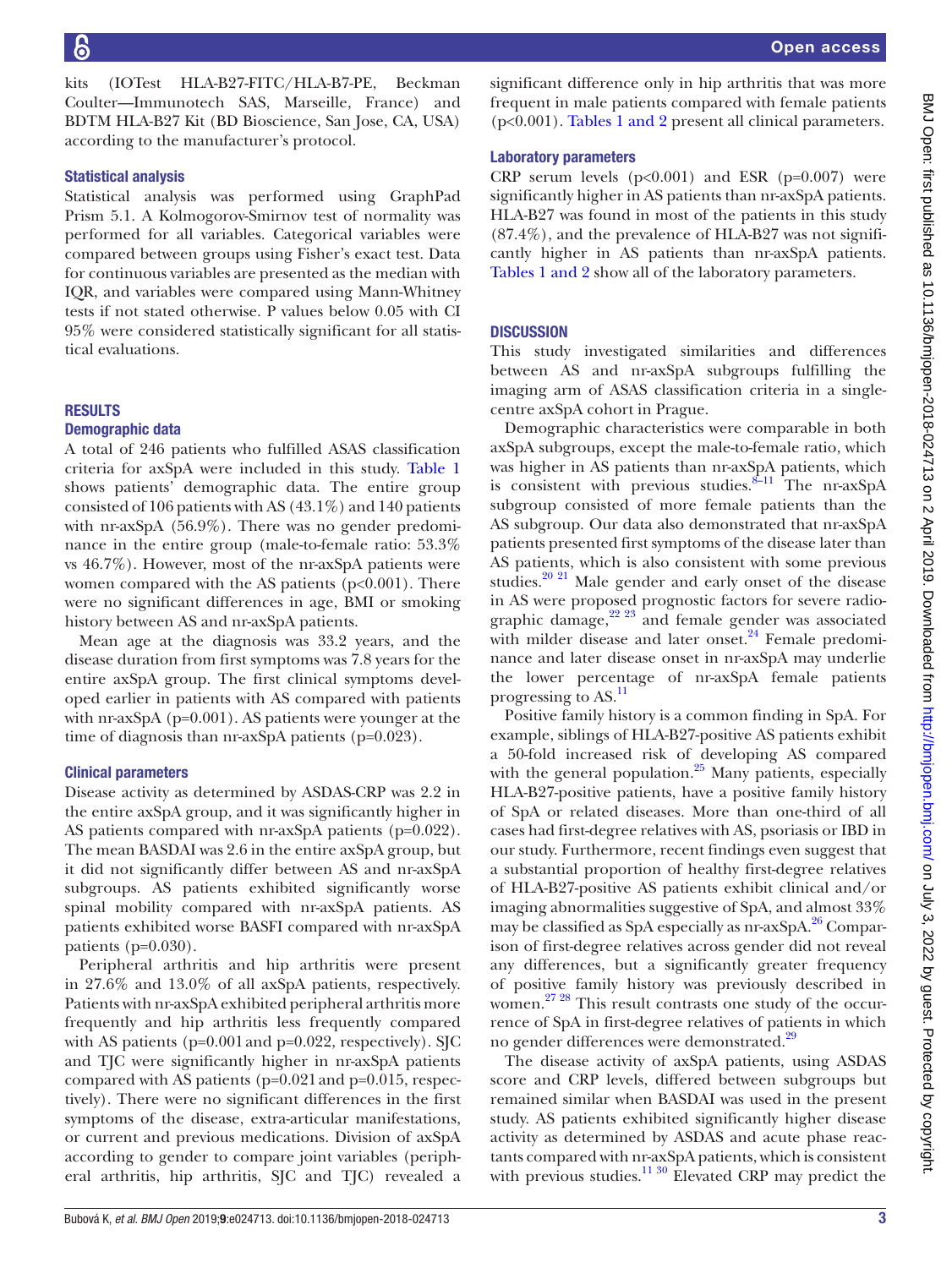<span id="page-3-0"></span>

|  |  |  | <b>Table 1</b> Baseline characteristics: demographic and clinical features of spondyloarthritis |
|--|--|--|-------------------------------------------------------------------------------------------------|
|--|--|--|-------------------------------------------------------------------------------------------------|

| 34.7 (29.3-43.5)<br>36.9 (29.2-46.9)<br>36.0 (29.3-44.1)<br>0.551<br>Age (years), median (IQR)<br>Male number (%)<br>54 (38.6)<br>< 0.001<br>Gender<br>131 (53.3)<br>77 (72.6)<br>BMI (kg/m <sup>2</sup> ), median (IQR)<br>24.3 (21.7-27.4)<br>24.8 (21.6-28.2)<br>24.2 (22.6-26.6)<br>0.946<br>History of smoking<br>Ever-smoker, number (%)<br>107 (43.7)<br>52(37.1)<br>55 (52.4)<br>0.138<br>HLA-B27 positive, number (%)<br>0.051<br>215 (87.4)<br>117 (83.6)<br>98 (92.5)<br>Disease duration, years (IQR)<br>$7.8(3.1 - 14.5)$<br>$5.6(2.6 - 12.2)$<br>$10.2(5.1 - 15.5)$<br>0.001<br>First symptom<br>0.086<br>104 (74.3)<br>91 (85.8)<br>Back pain, number (%)<br>195 (79.3)<br>Peripheral arthritis, number (%)<br>27 (11.0)<br>19 (13.6)<br>8(7.5)<br>Extra-articular manifestations,<br>24(9.8)<br>17(12.1)<br>7(6.6)<br>number (%)<br>Family history<br>First-degree relatives, number<br>0.460<br>86 (35.0)<br>38(27.1)<br>24 (22.6)<br>(%)<br>Second-degree relatives,<br>0.426<br>28 (11.4)<br>18 (12.9)<br>10(9.4)<br>number $(\%)$<br>Peripheral arthritis, number (%)<br>68 (27.6)<br>50 (35.7)<br>0.001<br>18 (17)<br>Hip arthritis, number (%)<br>20 (18.9)<br>0.022<br>32 (13.0)<br>12(8.6)<br>Uveitis, number (%)<br>63 (25.6)<br>39 (27.9)<br>24 (22.6)<br>0.379<br>IBD, number (%)<br>4(3.8)<br>13(5.3)<br>9(6.4)<br>Psoriasis, number (%)<br>1(0.4)<br>0(0)<br>1(0.9)<br>Other, number (%)<br>3(1.2)<br>1(0.7)<br>2(1.9)<br>Current symptoms<br>MASES, median (IQR)<br>$0.0(0.0-2.0)$<br>$0.0(0.0-2.0)$<br>$0.0(0.0-1.3)$<br>0.289<br>SJC, mean (±SD)<br>0.4(1.4)<br>0.5(1.5)<br>0.3(1.4)<br>0.021<br>TJC, mean (±SD)<br>0.4(1.4)<br>0.5(1.4)<br>0.3(1.7)<br>0.015<br>Current medication<br>0.898<br>NSAIDs, number (%)<br>126 (51.2)<br>71 (50.7)<br>55 (51.9)<br>0.218<br>CsDMARDs, number (%)<br>39 (15.9)<br>26 (18.6)<br>13(12.3)<br>Corticosteroids, number (%)<br>5(2)<br>3(2.8)<br>2(1.4)<br>BoDMARDs/bsDMARDs,<br>6(2.4)<br>2(1.4)<br>4(3.8) | <b>Characteristic</b> |             | <b>SpA</b> | nr-axSpA | AS | M-W/FET<br>p value |
|----------------------------------------------------------------------------------------------------------------------------------------------------------------------------------------------------------------------------------------------------------------------------------------------------------------------------------------------------------------------------------------------------------------------------------------------------------------------------------------------------------------------------------------------------------------------------------------------------------------------------------------------------------------------------------------------------------------------------------------------------------------------------------------------------------------------------------------------------------------------------------------------------------------------------------------------------------------------------------------------------------------------------------------------------------------------------------------------------------------------------------------------------------------------------------------------------------------------------------------------------------------------------------------------------------------------------------------------------------------------------------------------------------------------------------------------------------------------------------------------------------------------------------------------------------------------------------------------------------------------------------------------------------------------------------------------------------------------------------------------------------------------------------------------------------------------------------------------------------------------------------------------------------------------------------------------------------------------------------|-----------------------|-------------|------------|----------|----|--------------------|
|                                                                                                                                                                                                                                                                                                                                                                                                                                                                                                                                                                                                                                                                                                                                                                                                                                                                                                                                                                                                                                                                                                                                                                                                                                                                                                                                                                                                                                                                                                                                                                                                                                                                                                                                                                                                                                                                                                                                                                                  |                       |             |            |          |    |                    |
|                                                                                                                                                                                                                                                                                                                                                                                                                                                                                                                                                                                                                                                                                                                                                                                                                                                                                                                                                                                                                                                                                                                                                                                                                                                                                                                                                                                                                                                                                                                                                                                                                                                                                                                                                                                                                                                                                                                                                                                  |                       |             |            |          |    |                    |
|                                                                                                                                                                                                                                                                                                                                                                                                                                                                                                                                                                                                                                                                                                                                                                                                                                                                                                                                                                                                                                                                                                                                                                                                                                                                                                                                                                                                                                                                                                                                                                                                                                                                                                                                                                                                                                                                                                                                                                                  |                       |             |            |          |    |                    |
|                                                                                                                                                                                                                                                                                                                                                                                                                                                                                                                                                                                                                                                                                                                                                                                                                                                                                                                                                                                                                                                                                                                                                                                                                                                                                                                                                                                                                                                                                                                                                                                                                                                                                                                                                                                                                                                                                                                                                                                  |                       |             |            |          |    |                    |
|                                                                                                                                                                                                                                                                                                                                                                                                                                                                                                                                                                                                                                                                                                                                                                                                                                                                                                                                                                                                                                                                                                                                                                                                                                                                                                                                                                                                                                                                                                                                                                                                                                                                                                                                                                                                                                                                                                                                                                                  |                       |             |            |          |    |                    |
|                                                                                                                                                                                                                                                                                                                                                                                                                                                                                                                                                                                                                                                                                                                                                                                                                                                                                                                                                                                                                                                                                                                                                                                                                                                                                                                                                                                                                                                                                                                                                                                                                                                                                                                                                                                                                                                                                                                                                                                  |                       |             |            |          |    |                    |
| History of                                                                                                                                                                                                                                                                                                                                                                                                                                                                                                                                                                                                                                                                                                                                                                                                                                                                                                                                                                                                                                                                                                                                                                                                                                                                                                                                                                                                                                                                                                                                                                                                                                                                                                                                                                                                                                                                                                                                                                       |                       |             |            |          |    |                    |
|                                                                                                                                                                                                                                                                                                                                                                                                                                                                                                                                                                                                                                                                                                                                                                                                                                                                                                                                                                                                                                                                                                                                                                                                                                                                                                                                                                                                                                                                                                                                                                                                                                                                                                                                                                                                                                                                                                                                                                                  |                       |             |            |          |    |                    |
|                                                                                                                                                                                                                                                                                                                                                                                                                                                                                                                                                                                                                                                                                                                                                                                                                                                                                                                                                                                                                                                                                                                                                                                                                                                                                                                                                                                                                                                                                                                                                                                                                                                                                                                                                                                                                                                                                                                                                                                  |                       |             |            |          |    |                    |
|                                                                                                                                                                                                                                                                                                                                                                                                                                                                                                                                                                                                                                                                                                                                                                                                                                                                                                                                                                                                                                                                                                                                                                                                                                                                                                                                                                                                                                                                                                                                                                                                                                                                                                                                                                                                                                                                                                                                                                                  |                       |             |            |          |    |                    |
|                                                                                                                                                                                                                                                                                                                                                                                                                                                                                                                                                                                                                                                                                                                                                                                                                                                                                                                                                                                                                                                                                                                                                                                                                                                                                                                                                                                                                                                                                                                                                                                                                                                                                                                                                                                                                                                                                                                                                                                  |                       |             |            |          |    |                    |
|                                                                                                                                                                                                                                                                                                                                                                                                                                                                                                                                                                                                                                                                                                                                                                                                                                                                                                                                                                                                                                                                                                                                                                                                                                                                                                                                                                                                                                                                                                                                                                                                                                                                                                                                                                                                                                                                                                                                                                                  |                       |             |            |          |    |                    |
|                                                                                                                                                                                                                                                                                                                                                                                                                                                                                                                                                                                                                                                                                                                                                                                                                                                                                                                                                                                                                                                                                                                                                                                                                                                                                                                                                                                                                                                                                                                                                                                                                                                                                                                                                                                                                                                                                                                                                                                  |                       |             |            |          |    |                    |
|                                                                                                                                                                                                                                                                                                                                                                                                                                                                                                                                                                                                                                                                                                                                                                                                                                                                                                                                                                                                                                                                                                                                                                                                                                                                                                                                                                                                                                                                                                                                                                                                                                                                                                                                                                                                                                                                                                                                                                                  |                       |             |            |          |    |                    |
|                                                                                                                                                                                                                                                                                                                                                                                                                                                                                                                                                                                                                                                                                                                                                                                                                                                                                                                                                                                                                                                                                                                                                                                                                                                                                                                                                                                                                                                                                                                                                                                                                                                                                                                                                                                                                                                                                                                                                                                  |                       |             |            |          |    |                    |
|                                                                                                                                                                                                                                                                                                                                                                                                                                                                                                                                                                                                                                                                                                                                                                                                                                                                                                                                                                                                                                                                                                                                                                                                                                                                                                                                                                                                                                                                                                                                                                                                                                                                                                                                                                                                                                                                                                                                                                                  |                       |             |            |          |    |                    |
|                                                                                                                                                                                                                                                                                                                                                                                                                                                                                                                                                                                                                                                                                                                                                                                                                                                                                                                                                                                                                                                                                                                                                                                                                                                                                                                                                                                                                                                                                                                                                                                                                                                                                                                                                                                                                                                                                                                                                                                  |                       |             |            |          |    |                    |
|                                                                                                                                                                                                                                                                                                                                                                                                                                                                                                                                                                                                                                                                                                                                                                                                                                                                                                                                                                                                                                                                                                                                                                                                                                                                                                                                                                                                                                                                                                                                                                                                                                                                                                                                                                                                                                                                                                                                                                                  |                       |             |            |          |    |                    |
|                                                                                                                                                                                                                                                                                                                                                                                                                                                                                                                                                                                                                                                                                                                                                                                                                                                                                                                                                                                                                                                                                                                                                                                                                                                                                                                                                                                                                                                                                                                                                                                                                                                                                                                                                                                                                                                                                                                                                                                  |                       |             |            |          |    |                    |
|                                                                                                                                                                                                                                                                                                                                                                                                                                                                                                                                                                                                                                                                                                                                                                                                                                                                                                                                                                                                                                                                                                                                                                                                                                                                                                                                                                                                                                                                                                                                                                                                                                                                                                                                                                                                                                                                                                                                                                                  |                       |             |            |          |    |                    |
|                                                                                                                                                                                                                                                                                                                                                                                                                                                                                                                                                                                                                                                                                                                                                                                                                                                                                                                                                                                                                                                                                                                                                                                                                                                                                                                                                                                                                                                                                                                                                                                                                                                                                                                                                                                                                                                                                                                                                                                  |                       |             |            |          |    |                    |
|                                                                                                                                                                                                                                                                                                                                                                                                                                                                                                                                                                                                                                                                                                                                                                                                                                                                                                                                                                                                                                                                                                                                                                                                                                                                                                                                                                                                                                                                                                                                                                                                                                                                                                                                                                                                                                                                                                                                                                                  |                       |             |            |          |    |                    |
|                                                                                                                                                                                                                                                                                                                                                                                                                                                                                                                                                                                                                                                                                                                                                                                                                                                                                                                                                                                                                                                                                                                                                                                                                                                                                                                                                                                                                                                                                                                                                                                                                                                                                                                                                                                                                                                                                                                                                                                  |                       |             |            |          |    |                    |
|                                                                                                                                                                                                                                                                                                                                                                                                                                                                                                                                                                                                                                                                                                                                                                                                                                                                                                                                                                                                                                                                                                                                                                                                                                                                                                                                                                                                                                                                                                                                                                                                                                                                                                                                                                                                                                                                                                                                                                                  |                       |             |            |          |    |                    |
|                                                                                                                                                                                                                                                                                                                                                                                                                                                                                                                                                                                                                                                                                                                                                                                                                                                                                                                                                                                                                                                                                                                                                                                                                                                                                                                                                                                                                                                                                                                                                                                                                                                                                                                                                                                                                                                                                                                                                                                  |                       |             |            |          |    |                    |
|                                                                                                                                                                                                                                                                                                                                                                                                                                                                                                                                                                                                                                                                                                                                                                                                                                                                                                                                                                                                                                                                                                                                                                                                                                                                                                                                                                                                                                                                                                                                                                                                                                                                                                                                                                                                                                                                                                                                                                                  |                       |             |            |          |    |                    |
|                                                                                                                                                                                                                                                                                                                                                                                                                                                                                                                                                                                                                                                                                                                                                                                                                                                                                                                                                                                                                                                                                                                                                                                                                                                                                                                                                                                                                                                                                                                                                                                                                                                                                                                                                                                                                                                                                                                                                                                  |                       |             |            |          |    |                    |
|                                                                                                                                                                                                                                                                                                                                                                                                                                                                                                                                                                                                                                                                                                                                                                                                                                                                                                                                                                                                                                                                                                                                                                                                                                                                                                                                                                                                                                                                                                                                                                                                                                                                                                                                                                                                                                                                                                                                                                                  |                       |             |            |          |    |                    |
|                                                                                                                                                                                                                                                                                                                                                                                                                                                                                                                                                                                                                                                                                                                                                                                                                                                                                                                                                                                                                                                                                                                                                                                                                                                                                                                                                                                                                                                                                                                                                                                                                                                                                                                                                                                                                                                                                                                                                                                  |                       |             |            |          |    |                    |
|                                                                                                                                                                                                                                                                                                                                                                                                                                                                                                                                                                                                                                                                                                                                                                                                                                                                                                                                                                                                                                                                                                                                                                                                                                                                                                                                                                                                                                                                                                                                                                                                                                                                                                                                                                                                                                                                                                                                                                                  |                       | number (%)* |            |          |    |                    |

\*Adalimumab two patients; certolizumab one patient; golimumab two patients; infliximab one patient.

 AS, ankylosing spondylitis; BMI, Body Mass Index; BoDMARDs, biological original disease modifying antirheumatic drugs; bsDMARDs, biosimilar disease modifying antirheumatic drugs; csDMARDs, conventional synthetic disease modifying antirheumatic drugs; IBD, inflammatory bowel disease; MASES, Maastricht Ankylosing Spondylitis Enthesitis Score; M-W/FETp, Mann-Whitney/Fisher exact test p value; nr-axSpA, non-radiographic axial spondyloarthritis; NSAIDs, non-steroidal anti-inflammatory drugs; SJC, swollen joint count; SpA, spondyloarthritis; TJC, tender joint count.

development of radiographic changes.<sup>8</sup> However, recent findings demonstrated similar disease activity as determined by the BASDAI index between AS and nr-axSpA subgroups.<sup>[8](#page-5-5)</sup> The BASDAI may not be a reliable index for evaluating disease activity in axSpA because it reflects subjective perceptions of the disease. Spinal mobility measures and BASFI reflecting movement functions were

significantly worse in the AS patients, which is consistent with the results of the German Spondyloarthritis Inception cohort.<sup>11</sup> These results are most likely due to advanced structural changes in the spine of AS patients.

A recent meta-analysis found that arthritis and extra-articular manifestations were equally prevalent in AS and nr-axSpA subgroups, except uveitis, which is slightly more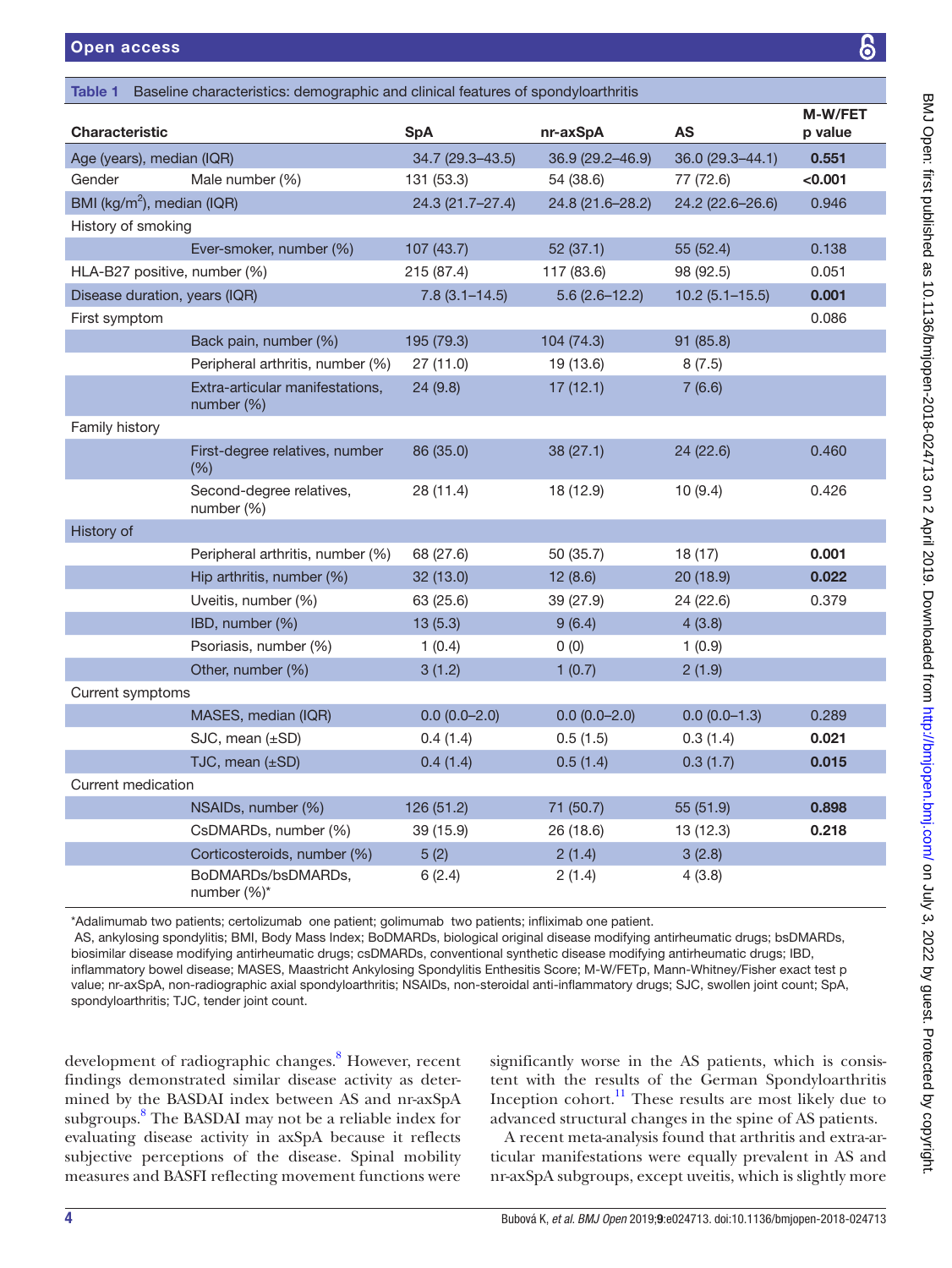| Baseline characteristics: activity and metrology<br>Table 2 |                   |                  |                    |                           |  |  |  |
|-------------------------------------------------------------|-------------------|------------------|--------------------|---------------------------|--|--|--|
| <b>Characteristic</b>                                       | <b>SpA</b>        | nr-axSpA         | AS                 | <b>M-W/FET</b><br>p value |  |  |  |
| ASDAS-CRP, median (IQR)                                     | $2.2(1.4 - 2.8)$  | $2.0(1.1 - 2.3)$ | $2.4(1.7-2.8)$     | 0.022                     |  |  |  |
| BASDAI, median (IQR)                                        | $2.6(1.2 - 4.7)$  | $2.7(1.0-4.9)$   | $2.4(1.2 - 3.7)$   | 0.362                     |  |  |  |
| $CRP$ (mg/L)                                                | $4.3(1.2 - 12.0)$ | $2.5(0.8-8.2)$   | $7.1(2.6 - 14.9)$  | < 0.001                   |  |  |  |
| ESR (mm/h)                                                  | $8.0(4.0 - 17.8)$ | $7.0(3.0-16.0)$  | $12.0(4.4 - 22.0)$ | 0.007                     |  |  |  |
| BASFI, median (IQR)                                         | $1.4(0.5 - 2.1)$  | $1.1(0.3 - 2.9)$ | $1.8(0.7 - 3.3)$   | 0.030                     |  |  |  |
| Metrology                                                   |                   |                  |                    |                           |  |  |  |
| Modified Schober (cm), median (IQR)                         | $4.0(3.0 - 5.0)$  | $4.5(3.5-5.5)$   | $4.0(3.0 - 5.0)$   | < 0.001                   |  |  |  |
| Occiput to wall (cm), median (IQR)                          | $0.0(0.0-0.0)$    | $0.0(0.0-0.0)$   | $0.0(0.0-0.0)$     | < 0.001                   |  |  |  |
| Chin-chest distance (cm), median (IQR)                      | $1.5(0.0 - 3.0)$  | $1.0(0.0-2.0)$   | $2.0(0.0-3.0)$     | 0.008                     |  |  |  |
| Chest expansion (cm), median (IQR)                          | $4.0(3.0 - 6.0)$  | $4.0(3.0 - 6.0)$ | $3.8(2.0 - 6.0)$   | 0.136                     |  |  |  |

AS, ankylosing spondylitis; ASDAS-CRP, Ankylosing Spondylitis Disease Activity Score based on CRP; BASDAI, Bath Ankylosing Spondylitis Disease Activity Index; BASFI, Bath Ankylosing Spondylitis Functional Index; CRP, C-reactive protein; ESR, erythrocyte sedimentation rate; M-W/FETp, Mann-Whitney/Fisherexact test p value; nr-axSpA, non-radiographic axial spondyloarthritis; SpA, spondyloarthritis.

prevalent in AS patients. $12$  However, our study demonstrated a significant difference between the occurrence of peripheral arthritis, which was more frequent in the nr-axSpA than AS subgroup. A large SpA cohort recently demonstrated more peripheral involvement in women,<sup>27</sup> which may explain the higher prevalence of peripheral arthritis in nr-axSpA with the larger female predominance, at least in the present study. Hip involvement was more frequent in AS patients than the nr-axSpA patients in our cohort. Hip involvement is more prevalent in patients with a younger disease onset, which may be associated with more severe axial disease, and it represents a prognostic factor for severe outcome.<sup>23 31</sup>

Our study has some limitations. First, four assessors examined the patients, which may cause possible inter-rater variability. Second, MRI was performed in several centres, and two MRI sequences were not available for reassessment at the time of data analysis. Therefore, we followed the written report from the MRI examination to divide the patients into AS or nr-axSpA subgroups. We have tried to reduce possible bias by excluding patients fulfilling only the clinical arm of ASAS classification criteria and included only patients with sacroiliitis confirmed by MR (nr-axSpA) or conventional X-ray (AS). Patients fulfilling only the clinical arm had lower participation in the study and fulfilling only clinical arm of ASAS classification criteria provide relatively low sensitivity and specificity and sometimes causing questionable or borderline diagnosis.

## **CONCLUSIONS**

In summary, although disease activity, as determined by ASDAS and acute phase reactants, and functional limitations are worse in AS compared with nr-axSpA patients fulfilling the imaging arm of ASAS classification criteria, we confirmed that patients with nr-axSpA and patients with AS share some similar disease manifestations. However, they differ in gender ratio where women are

more prevalent in nr-axSpA than in AS subset and surprisingly, peripheral arthritis, unlike hip joint involvement, was more prevalent in nr-axSpA compared with AS subset. To conclude, patients with nr-axSpA and AS exhibited many similarities despite the issue of classification, which suggests a common therapeutic approach.

Acknowledgements The authors would like to thank nurse Jana Gistrová and nurse Jiřina Kvítková for assistance during the patients examinations. Furthermore, the authors would like to thank the Department of molecular biology and immunogenetics for technical assistance during the laboratory analyses.

Contributors MH, KB, LS and KP designed the study. MH, KB, SF, KZ, MG, JH, MF, MT, KP and LS prepared the clinical database or took clinical care of axSpA patients in the PRASPAC cohort. KB, MT and LS did the data analysis. KB, MT and LS drafted the manuscript. KB and JG determined the radiographic and MRI scores. All authors contributed to and approved the final manuscript.

Funding This study has been supported by the Project for Conceptual Development for the institution of Ministry of Health Czech Republic—Institute of Rheumatology (number 023728), by SVV for LF1 UK (number 260373) and grant MHCR (number 17-33127A).

Competing interests None declared.

Patient consent for publication Obtained.

Ethics approval The local ethics committee (Mgr. Ivana Půtova) of the Institute of Rheumatology in Prague approved this study.

Provenance and peer review Not commissioned; externally peer reviewed.

Data sharing statement No additional data are available. All data from the PRASPAC cohort are available to all qualified researchers/research groups on request.

Open access This is an open access article distributed in accordance with the Creative Commons Attribution Non Commercial (CC BY-NC 4.0) license, which permits others to distribute, remix, adapt, build upon this work non-commercially, and license their derivative works on different terms, provided the original work is properly cited, appropriate credit is given, any changes made indicated, and the use is non-commercial. See: [http://creativecommons.org/licenses/by-nc/4.0/.](http://creativecommons.org/licenses/by-nc/4.0/)

#### **REFERENCES**

- <span id="page-4-0"></span>1. Sieper J, Poddubnyy D. Axial spondyloarthritis. *[Lancet](http://dx.doi.org/10.1016/S0140-6736(16)31591-4)* 2017;390:73–84.
- <span id="page-4-1"></span>2. Taurog JD, Chhabra A, Colbert RA. Ankylosing spondylitis and axial spondyloarthritis. *[N Engl J Med](http://dx.doi.org/10.1056/NEJMra1406182)* 2016;375:2563–74.